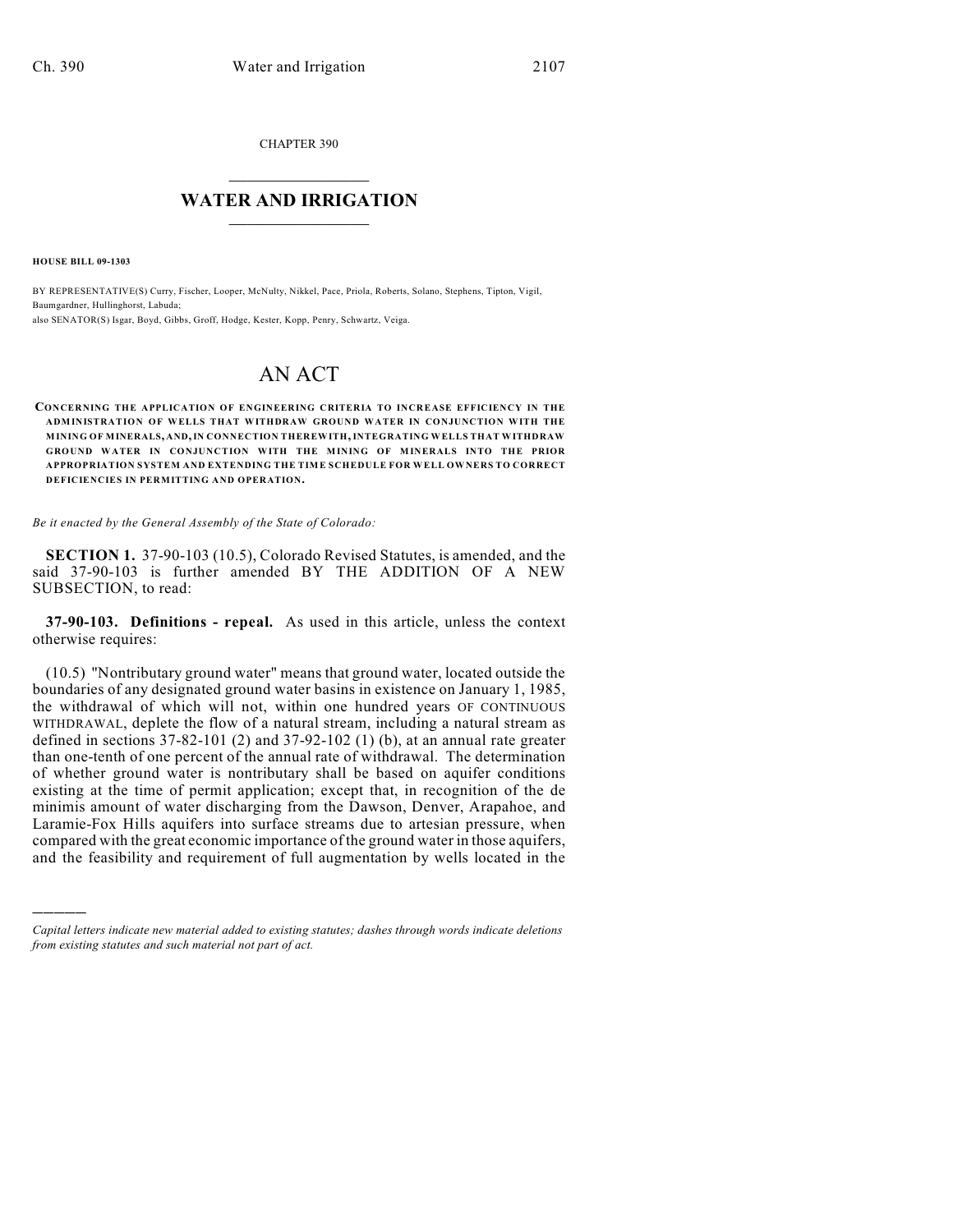2108 Water and Irrigation Ch. 390

tributary portions of those aquifers, it is specifically found and declared that, in determining whether ground water of the Dawson, Denver, Arapahoe, and Laramie-Fox Hills aquifers is nontributary, it shall be assumed that the hydrostatic pressure level in each such aquifer has been lowered at least to the top of that aquifer throughout that aquifer; except that not nontributary ground water, as defined in subsection (10.7) of this section, in the Denver basin shall not become nontributary ground water as a result of the aquifer's hydrostatic pressure level dropping below the alluvium of an adjacent stream due to Denver basin well pumping activity. Nothing in this subsection (10.5) shall preclude the designation of any aquifer or basin, or any portion thereof, which is otherwise eligible for designation under the standard set forth in subsection (6) of this section relating to ground water in areas not adjacent to a continuously flowing natural stream wherein ground water withdrawals have constituted the principal water usage for at least fifteen years preceding the date of the first hearing on the proposed designation of a basin.

(10.9) "OIL AND GAS WELL" MEANS A WELL PERMITTED BY THE COLORADO OIL AND GAS CONSERVATION COMMISSION OR A WELL AUTHORIZED BY A FEDERAL OR TRIBAL ENTITY FOR THE PRIMARY PURPOSE OF MINING, INCLUDING EXPLORATION OR PRODUCTION, OF PETROLEUM PRODUCTS.

**SECTION 2.** 37-90-137 (2) (b), Colorado Revised Statutes, is amended to read:

**37-90-137. Permits to construct wells outside designated basins - fees permit no ground water right - evidence - time limitation - well permits repeal.** (2) (b) (I) If the state engineer finds that there is unappropriated water available for withdrawal by the proposed well and that the vested water rights of others will not be materially injured, and can be substantiated by hydrological and geological facts, The state engineer shall issue a permit to construct a well but not otherwise ONLY IF:

(A) THE STATE ENGINEER FINDS, AS SUBSTANTIATED BY HYDROLOGICAL AND GEOLOGICAL FACTS, THAT THERE IS UNAPPROPRIATED WATER AVAILABLE FOR WITHDRAWAL BY THE PROPOSED WELL AND THAT THE VESTED WATER RIGHTS OF OTHERS WILL NOT BE MATERIALLY INJURED; AND

(B) Except that no permit shall be issued unless AS SPECIFIED IN SUBPARAGRAPH (II) OF THIS PARAGRAPH (b), the location of the proposed well will be  $a$ t a distance of more than six hundred feet from an existing well.

(II) but If the state engineer, after a hearing, finds that circumstances in a particular instance so warrant, or if a court decree is entered for the proposed well location after notice has been given in accordance with SUB-SUBPARAGRAPH (B) OF THIS subparagraph  $(II)$ , of this paragraph  $(b)$ , the state engineer may issue a permit without regard to the limitation specified in SUB-SUBPARAGRAPH (B) OF SUBPARAGRAPH (I) OF this subsection  $(2)$  PARAGRAPH (b); EXCEPT THAT NO HEARING SHALL BE REQUIRED AND THE STATE ENGINEER MAY ISSUE A WELL PERMIT WITHOUT REGARD TO THE LIMITATION SPECIFIED IN SUB-SUBPARAGRAPH (B) OF SUBPARAGRAPH (I) OF THIS PARAGRAPH (b):

 $(H)$  (A) If the state engineer notifies the owners of all wells within six hundred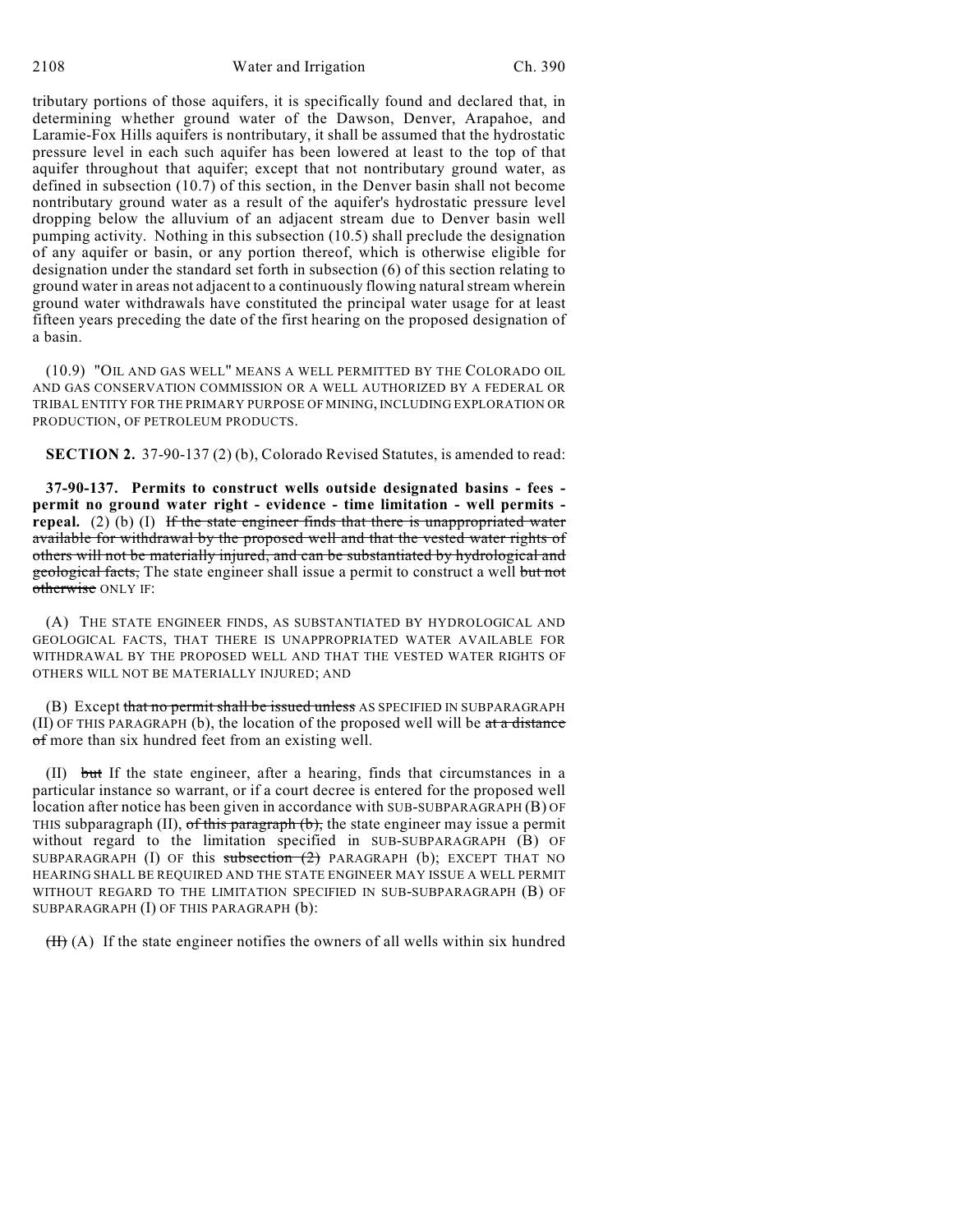feet of the proposed well by certified mail and receives no response within the time set forth in the notice; no hearing shall be required.

(B) If the proposed well is part of a water court proceeding adjudicating the water right for the well, or if the proposed well is part of an adjudication of a plan for augmentation or change of water right no hearing by the state engineer shall be required AND if evidence is provided to the water court that the applicant has given notice of the water court application, at least ten days before making the application, by registered or certified mail, return receipt requested, to the owners of record of all wells within six hundred feet of the proposed well;

(III) (C) The hearing requirement shall not apply to wells located less than  $s\bar{x}$ hundred feet from existing wells If the proposed well will serve an individual residential site and the proposed pumping rate will not exceed fifteen gallons per minute; EXCEPT THAT, IF THERE IS AN OIL AND GAS WELL WITHIN SIX HUNDRED FEET OF THE SURFACE LOCATION OF THE PROPOSED WELL, THE STATE ENGINEER SHALL NOTIFY THE OWNER OF SUCH WELL BY CERTIFIED MAIL OF THE PROPOSED WELL AND MAY ISSUE THE WELL PERMIT SUBJECT TO THE LIMITATIONS SPECIFIED IN SUB-SUBPARAGRAPH (A) OF SUBPARAGRAPH (I) OF THIS PARAGRAPH (b);

(D) IF THE PROPOSED WELL IS AN OIL AND GAS WELL AND THE ONLY WELLS WITHIN SIX HUNDRED FEET OF THE SURFACE LOCATION OF THE PROPOSED WELL ARE OIL AND GAS WELLS; OR

(E) IF THE PROPOSED WELL IS AN OIL AND GAS WELL, THERE IS AN EXISTING PRODUCTION WATER WELL THAT IS NOT AN OIL AND GAS WELL WITHIN SIX HUNDRED FEET OF THE SURFACE LOCATION OF THE PROPOSED OIL AND GAS WELL, THE STATE ENGINEER HAS PROVIDED WRITTEN NOTICE OF THE APPLICATION BY CERTIFIED MAIL TO THE OWNERS OF SUCH WELLS THAT ARE NOT OIL AND GAS WELLS WITHIN THIRTY DAYS AFTER RECEIPT OF A COMPLETE APPLICATION FOR THE PROPOSED WELL, AND THE STATE ENGINEER HAS GIVEN THOSE TO WHOM NOTICE WAS PROVIDED THIRTY DAYS AFTER THE DATE OF MAILING OF SUCH NOTICE TO FILE COMMENTS ON THE PROPOSED WELL'S APPLICATION.

**SECTION 3.** The introductory portion to 37-90-137 (7), Colorado Revised Statutes, is amended, and the said 37-90-137 (7) is further amended BY THE ADDITION OF A NEW PARAGRAPH, to read:

**37-90-137. Permits to construct wells outside designated basins - fees permit no ground water right - evidence - time limitation - well permits - rules - repeal.** (7) In the case of dewatering of geologic formations by removing WITHDRAWING nontributary ground water to facilitate or permit mining of minerals:

(c) THE STATE ENGINEER MAY, PURSUANT TO THE "STATE ADMINISTRATIVE PROCEDURE ACT", ADOPT RULES TO ASSIST WITH THE ADMINISTRATION OF THIS SUBSECTION (7). IN ALL RULE-MAKING PROCEEDINGS AUTHORIZED BY THIS SUBSECTION (7), THE STATE ENGINEER SHALL AFFORD INTERESTED PERSONS THE RIGHT OF CROSS-EXAMINATION. JUDICIAL REVIEW OF ALL RULES PROMULGATED PURSUANT TO THIS SUBSECTION (7) SHALL BE IN ACCORDANCE WITH THE "STATE ADMINISTRATIVE PROCEDURE ACT"; EXCEPT THAT VENUE FOR SUCH REVIEW SHALL LIE EXCLUSIVELY WITH THE WATER JUDGE OR JUDGES FOR THE WATER DIVISION OR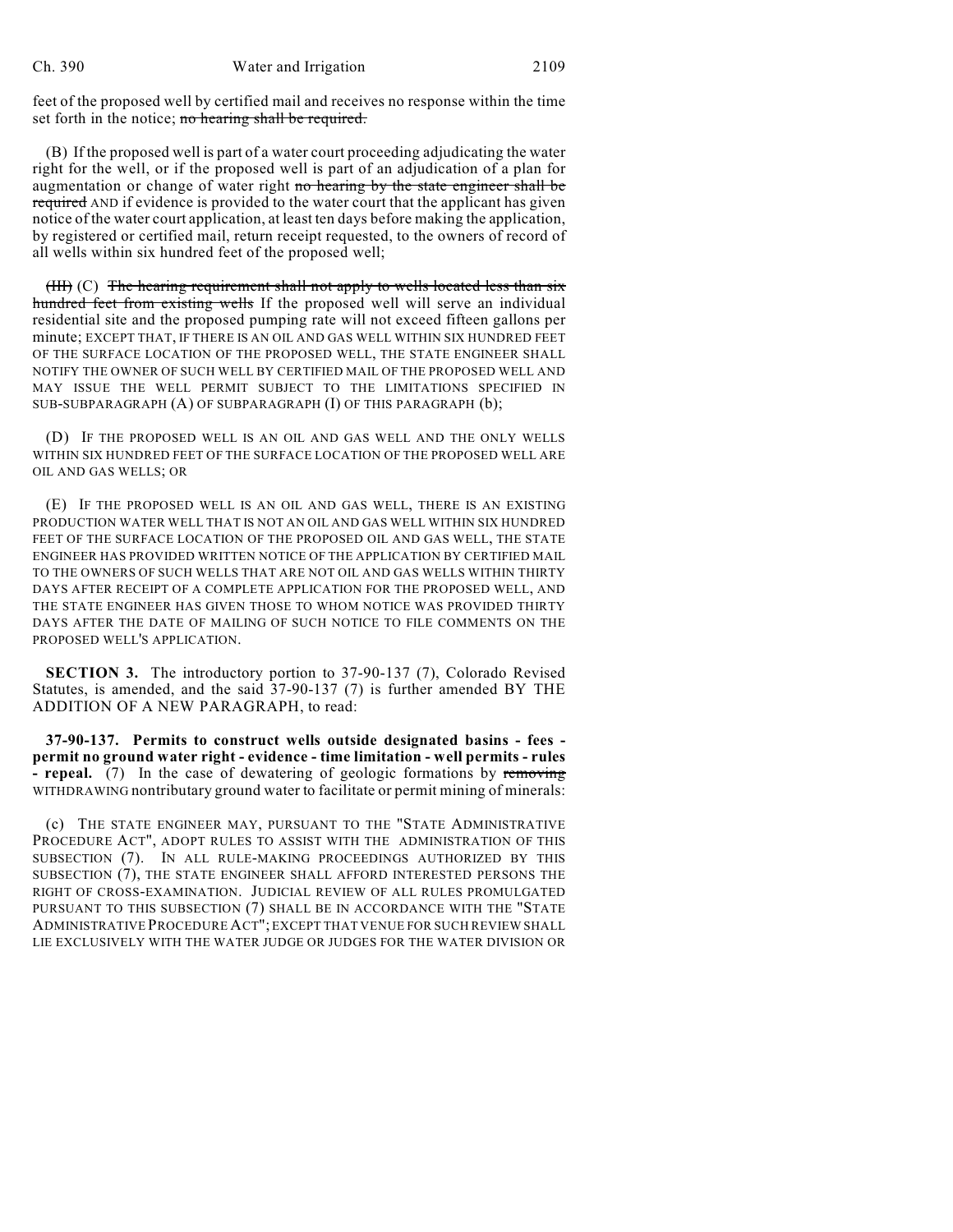DIVISIONS WITHIN WHICH THE GROUND WATER THAT IS THE SUBJECT OF SUCH RULES IS LOCATED. ANY RULES PROMULGATED PURSUANT TO THIS SUBSECTION (7) SHALL NOT CONFLICT WITH EXISTING LAWS AND SHALL NOT AFFECT THE VALIDITY OF GROUND WATER WELL PERMITS EXISTING PRIOR TO THE ADOPTION OF SUCH RULES.

**SECTION 4.** 37-90-138 (2), Colorado Revised Statutes, is amended to read:

**37-90-138. Waste - violations - permits.** (2) If the state engineer finds any well to have been drilled or maintained in a manner or condition OR TO BE WITHDRAWING GROUND WATER contrary to any of the provisions of this article or the regulations RULES issued under this article, he THE STATE ENGINEER shall immediately notify the user in writing of such violation and give him THE USER such time as may reasonably be necessary, not to exceed sixty days, to correct deficiencies. If the user fails or refuses to make the changes CORRECT THE DEFICIENCIES within the allowed time, the state engineer is authorized to enter upon his THE USER's land and do whatever is necessary in order that the user comply with the provisions of this article or regulations RULES issued under this article. PRIOR TO MARCH 31, 2010, THIS SUBSECTION (2) SHALL NOT APPLY TO OIL AND GAS WELLS.

**SECTION 5.** 37-92-103, Colorado Revised Statutes, is amended BY THE ADDITION OF A NEW SUBSECTION to read:

**37-92-103. Definitions.** As used in this article, unless the context otherwise requires:

(5.5) "COAL BED METHANE WELL" MEANS A WELL PERMITTED BY THE COLORADO OIL AND GAS CONSERVATION COMMISSION OR A WELL AUTHORIZED BY A FEDERAL OR TRIBAL ENTITY AND CONSTRUCTED FOR THE PRIMARY PURPOSE OF PRODUCING METHANE GAS FROM A COAL BED.

**SECTION 6.** 37-92-308, Colorado Revised Statutes, is amended BY THE ADDITION OF A NEW SUBSECTION to read:

**37-92-308. Substitute water supply plans - special procedures for review water adjudication cash fund - legislative declaration.** (11) (a) (I) TO PROVIDE SUFFICIENT TIME TO INTEGRATE COAL BED METHANE WELLS INTO THE WATER COURT ADJUDICATION PROCESS FOR AUGMENTATION PLANS, DURING 2010, 2011, AND 2012 THE STATE ENGINEER MAY APPROVE ANNUAL SUBSTITUTE WATER SUPPLY PLANS FOR SUCH WELLS USING THE PROCEDURES AND STANDARDS SET FORTH IN THIS SUBSECTION (11). BEGINNING MARCH 31, 2010, AND ENDING DECEMBER 31, 2012, NO COAL BED METHANE WELL THAT WITHDRAWS TRIBUTARY GROUND WATER AND IMPACTS AN OVER-APPROPRIATED STREAM SHALL OPERATE UNLESS:

(A) OPERATION OF THE WELL IS AUTHORIZED PURSUANT TO THIS SECTION;

(B) THE WELL IS INCLUDED IN A PLAN FOR AUGMENTATION APPROVED BY A WATER JUDGE; OR

(C) THE WELL IS INCLUDED IN A SUBSTITUTE WATER SUPPLY PLAN APPROVED PURSUANT TO SUBSECTION (4) OF THIS SECTION.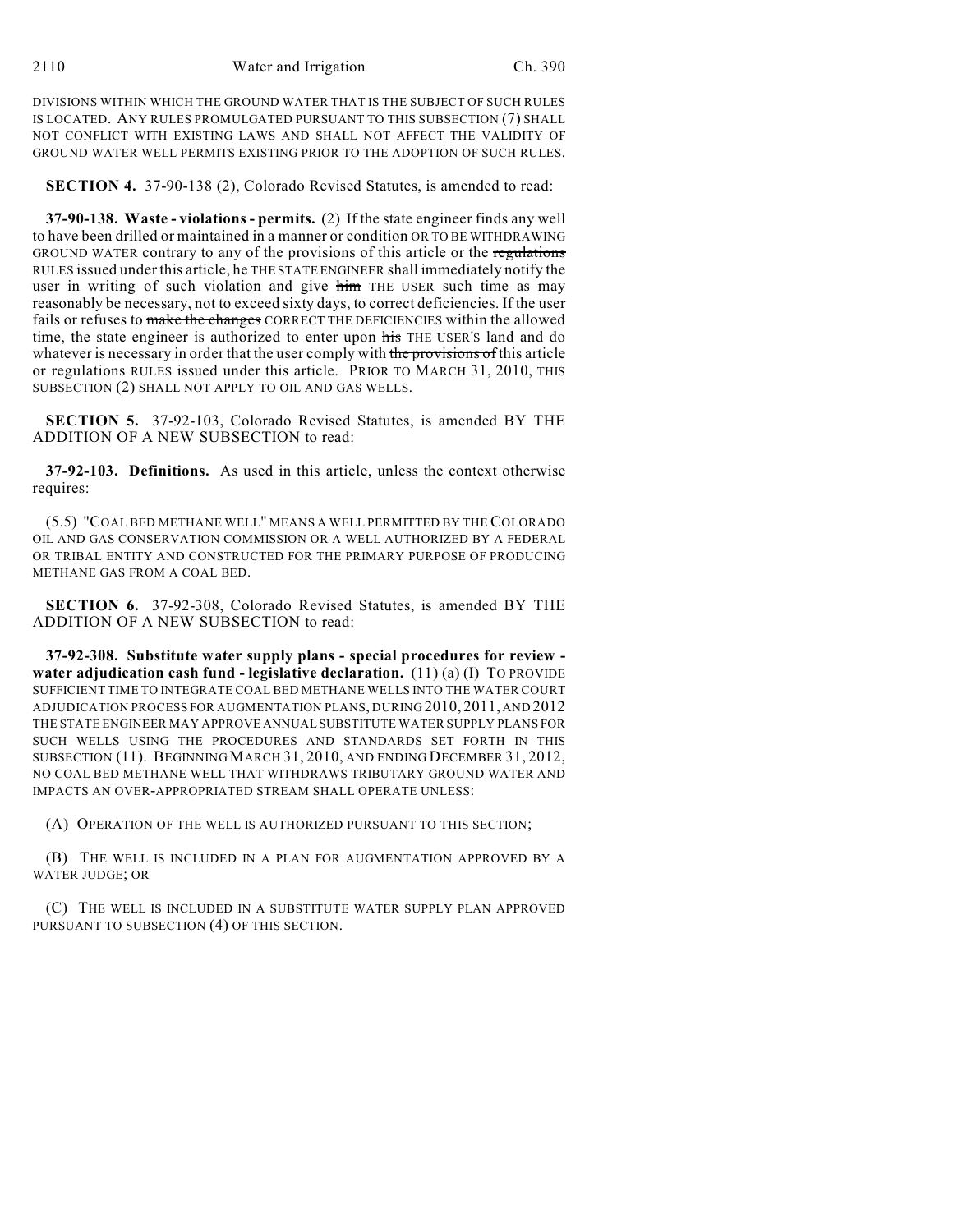(II) BEGINNING JANUARY 1, 2013, ANY COAL BED METHANE WELL THAT WITHDRAWS TRIBUTARY GROUND WATER FROM A GEOLOGIC FORMATION IN CONJUNCTION WITH THE MINING OF MINERALS SHALL BE CONTINUOUSLY CURTAILED UNLESS THE WELL:

(A) IS INCLUDED IN A PLAN FOR AUGMENTATION APPROVED BY A WATER JUDGE;

(B) IS INCLUDED IN A SUBSTITUTE WATER SUPPLY PLAN APPROVED PURSUANT TO SUBSECTION (4) OF THIS SECTION; OR

(C) CAN BE OPERATED IN PRIORITY WITHOUT AUGMENTATION.

(III) THE GENERAL ASSEMBLY FINDS THAT THE TIME PERIOD ESTABLISHED IN SUBPARAGRAPH (II) OF PARAGRAPH (b) OF THIS SUBSECTION (11) IS SUFFICIENT TO DEVELOP AUGMENTATION PLAN APPLICATIONS FOR THESE WELLS, AND THERE SHALL BE NO SUBSEQUENT EXTENSIONS OF THIS DEADLINE.

(b) FOR A SUBSTITUTE WATER SUPPLY PLAN PURSUANT TO THIS SUBSECTION (11), THE STATE ENGINEER MAY APPROVE THE TEMPORARY OPERATION OF A COAL BED METHANE WELL THAT WITHDRAWS TRIBUTARY GROUND WATER ONLY IF THE FOLLOWING CONDITIONS ARE MET:

(I) THE APPLICANT HAS PROVIDED WRITTEN NOTICE OF THE REQUEST FOR APPROVAL OF THE SUBSTITUTE WATER SUPPLY PLAN BY FIRST-CLASS MAIL OR ELECTRONIC MAIL TO ALL PARTIES WHO HAVE SUBSCRIBED TO THE SUBSTITUTE WATER SUPPLY PLAN NOTIFICATION LIST FOR THE WATER DIVISION IN WHICH THE PROPOSED PLAN IS LOCATED AND PROOF OF SUCH NOTICE IS FILED WITH THE STATE ENGINEER;

(II) ALL PARTIES WHO HAVE SUBSCRIBED TO THE SUBSTITUTE WATER SUPPLY PLAN NOTIFICATION LIST FOR THE WATER DIVISION IN WHICH THE PROPOSED PLAN IS LOCATED HAVE THIRTY DAYS AFTER THE DATE OF MAILING OF SUCH NOTICE TO FILE COMMENTS ON THE SUBSTITUTE WATER SUPPLY PLAN. SUCH COMMENTS SHALL INCLUDE ANY CLAIM OF INJURY, ANY TERMS AND CONDITIONS THAT SHOULD BE IMPOSED UPON THE PLAN TO PREVENT INJURY TO A PARTY'S WATER RIGHTS OR DECREED CONDITIONAL WATER RIGHTS, AND ANY OTHER INFORMATION A PARTY WISHES THE STATE ENGINEER TO CONSIDER IN REVIEWING THE SUBSTITUTE WATER SUPPLY PLAN REQUEST; AND

(III) THE STATE ENGINEER, AFTER CONSIDERATION OF THE COMMENTS RECEIVED, HAS DETERMINED THAT THE OPERATION AND ADMINISTRATION OF SUCH PLAN WILL: REPLACE ALL OUT-OF-PRIORITY DEPLETIONS OCCURRING ON OR AFTER THE EFFECTIVE DATE OF THIS SUBSECTION (11) IN TIME, LOCATION, AND AMOUNT, INCLUDING DELAYED OUT-OF-PRIORITY DEPLETIONS THAT AFFECT THE STREAM SYSTEM AFTER EXPIRATION OF THE PLAN; OTHERWISE PREVENT INJURY OCCURRING ON OR AFTER THE EFFECTIVE DATE OF THIS SUBSECTION (11) TO OTHER WATER RIGHTS AND DECREED CONDITIONAL WATER RIGHTS, INCLUDING WATER QUALITY AND CONTINUITY TO MEET THE REQUIREMENTS OF USE TO WHICH THE SENIOR APPROPRIATION HAS NORMALLY BEEN PUT PURSUANT TO SECTION 37-80-120 (3); AND NOT IMPAIR COMPLIANCE WITH ANY INTERSTATE COMPACTS. THE STATE ENGINEER SHALL IMPOSE SUCH TERMS AND CONDITIONS AS ARE NECESSARY TO